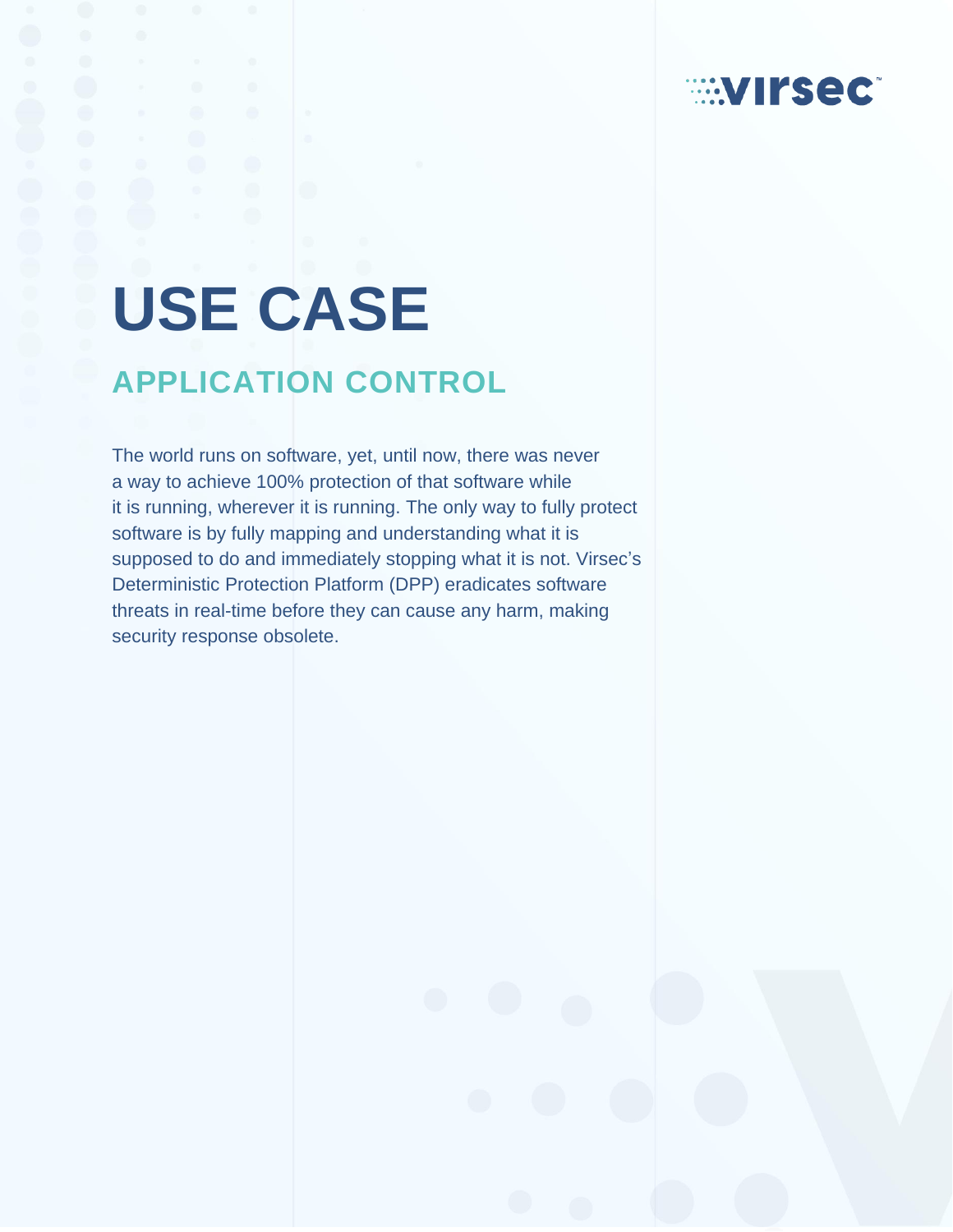## **Ensure your applications always executes as intended**

With global organizations facing ever-increasing evasive cyberattacks in the form of more sophisticated ransomware and vulnerability exploitation comes a stronger focus on application controls. These controls must ensure that only good software can run and only the intended way. Cyber actors evolved their exploits and malicious tactics to disguise their activities within trusted system attributes. So, to truly protect host-centric applications, application control systems must evolve to not only control what executes in a given system but also how it executes. This requires much deeper visibility over the application runtime that was not available in the market until Virsec's Deterministic Protection Platform (DPP).

Key Features

- 
- o Application control
- o File integrity monitoring
- Process Monitoring
- o Script control
- o Advanced Memory protection
- **Reputation services**

Today, enterprises and government agencies are looking for next-generation application

controls that can protect their environment against the most evasive types of file-based and fileless attacks, ensuring trusted software processes data as intended even when vulnerabilities are unknown or remain unpatched.

## **Strengthen Application Controls Protecting Vital Software**

- Ensure trusted applications run as intended
- Block unwanted and undesirable software
- Defend against invisible exploits weaponizing trusted code
- Remove ill-suited passive monitoring tools like anti-virus
- Simplify the complexity of generating and maintaining allow lists
- Eliminate requirements for expert services
- Enable robust protection for evolving attacks & zero-days

#### **Activate Strict Application Controls**

With Vireces's *Deterministic Protection Platform (DPP)*, application control becomes a strong and precise line of defense for core enterprise systems, mission-critical software, and single-purpose workloads. DPP's rich capabilities combine dynamic application controls (allow-listing), memory protection, script controls, and library and filesystem monitoring to lock down server workloads and impose advanced exploit mitigation that confines running applications to good behavior. Utilizing granular security policies, only verified executable files, processes, and scripts can run on protected systems. Any other file or process cannot execute, even if a file is known-good. As a result, no zero‐day malware can even start to execute when application controls are in effect. Virsec delivers unbeatable protection, with a low-touch deployment and management, and the lowest system overhead in the market.

#### **Prevent host system abuse**

Our deterministic approach delivers strict controls that block file system changes and prevent execution abuse. It uniquely ensures that processes only load safe and trusted libraries essential to the process' intended operation and prevent any loading of other unintended libraries into a running 'good' process. With added behavior sequencing controls focused on runtime memory, advanced process injection attempts are unveiled and instantly stopped before new threads in existing processes can be created, or processes execution can be redirected to malicious code. Only Virsec Host Protection application control can effectively defuse the most dangerous exploit techniques and stop runtime malicious behavior in real-time.